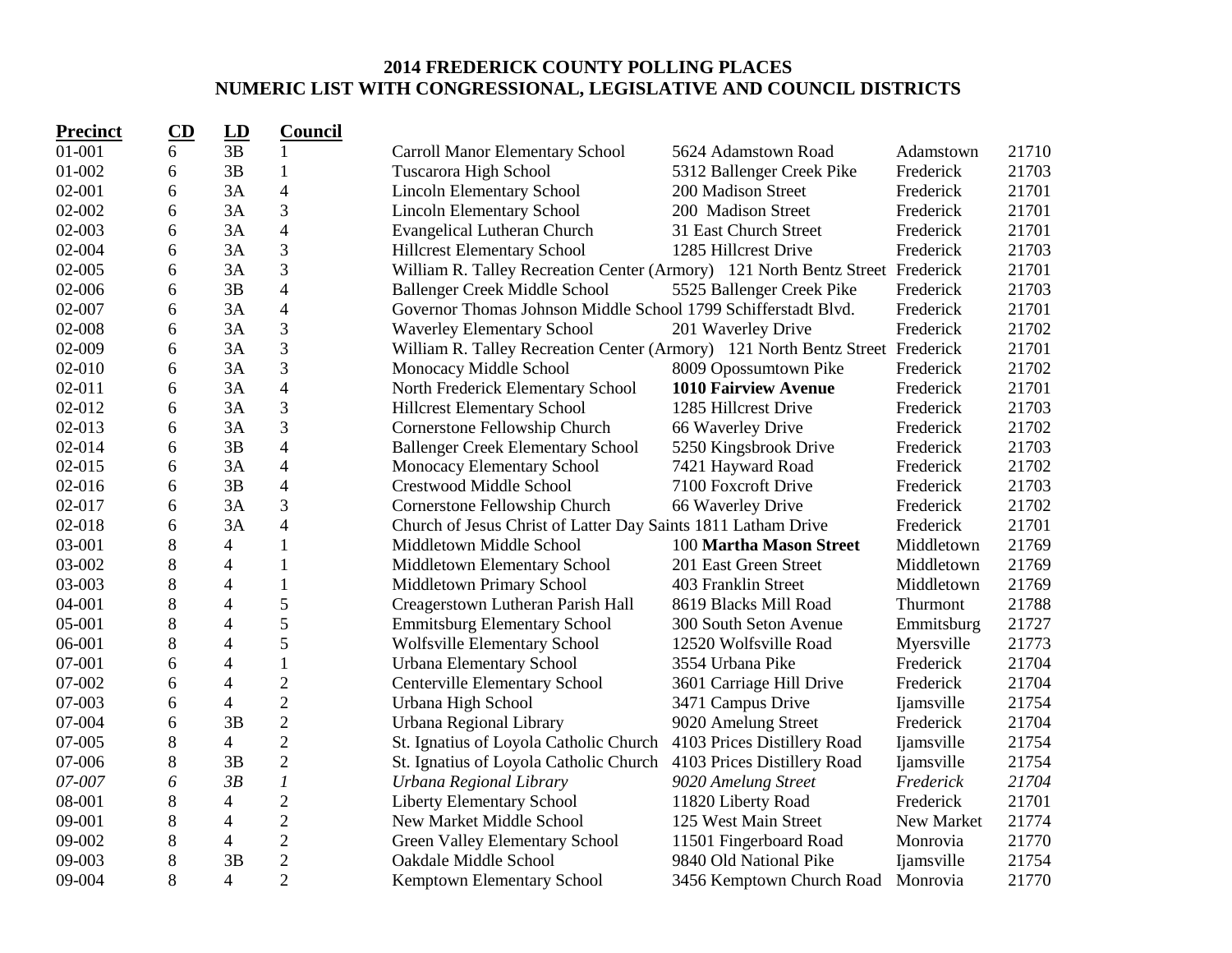## **2014 FREDERICK COUNTY POLLING PLACES NUMERIC LIST WITH CONGRESSIONAL, LEGISLATIVE AND COUNCIL DISTRICTS PAGE 2**

| <b>Precinct</b> | CD    | LD                       | Council        |                                           |                            |                     |       |
|-----------------|-------|--------------------------|----------------|-------------------------------------------|----------------------------|---------------------|-------|
| 09-005          | 8     | $\overline{4}$           | $\overline{2}$ | Linganore High School                     | 12013 Old Annapolis Road   | Frederick           | 21701 |
| 09-006          | 8     | 3A                       | $\overline{4}$ | Spring Ridge Elementary School            | 9051 Ridgefield Drive      | Frederick           | 21701 |
| 09-007          | 8     | $\overline{4}$           | $\overline{2}$ | Deer Crossing Elementary School           | 10601 Finn Drive           | New Market          | 21774 |
| 09-008          | 8     | 3A                       | $\overline{4}$ | Spring Ridge Elementary School            | 9051 Ridgefield Drive      | Frederick           | 21701 |
| 09-009          | 8     | 3A                       | $\overline{c}$ | Oakdale Middle School                     | 9840 Old National Pike     | <b>Ijamsville</b>   | 21754 |
| 10-001          | 8     | $\overline{4}$           | 5              | Sabillasville Elementary School           | 16210-B Sabillasville Road | Sabillasville       | 21780 |
| 11-001          | 8     | 4                        | 5              | Woodsboro Elementary School               | 101 Liberty Road           | Woodsboro           | 21798 |
| 12-001          | 6     | 4                        | $\mathbf{1}$   | <b>Faith Baptist Church</b>               | 2212 Jefferson Pike        | Knoxville           | 21758 |
| 12-002          | 8     | 4                        | $\mathbf{1}$   | Faith Baptist Church                      | 2212 Jefferson Pike        | Knoxville           | 21758 |
| 13-001          | 8     | $\overline{4}$           | $\overline{4}$ | Mt. Pleasant Ruritan Club                 | 8101 Crum Road             | Walkersville        | 21793 |
| 13-002          | 8     | 3A                       | $\overline{4}$ | Mt. Pleasant Ruritan Club                 | 8101 Crum Road             | Walkersville        | 21793 |
| 13-003          | 6     | 3A                       | $\overline{4}$ | Mt. Pleasant Ruritan Club                 | 8101 Crum Road             | Walkersville        | 21793 |
| 14-001          | 6     | 3B                       | $\mathbf{1}$   | Jefferson Ruritan Community Center        | 4603B Lander Road          | Jefferson           | 21755 |
| 14-002          | 8     | 3B                       | $\mathbf{1}$   | <b>Valley Elementary School</b>           | 3519 Jefferson Pike        | Jefferson           | 21755 |
| 15-001          | 8     | $\overline{\mathcal{A}}$ | 5              | <b>Thurmont Middle School</b>             | 408 East Main Street       | Thurmont            | 21788 |
| 15-002          | 8     | 4                        | 5              | <b>Thurmont Elementary School</b>         | 805 East Main Street       | Thurmont            | 21788 |
| 16-001          | 8     | 4                        | 5              | Myersville Elementary School              | 429 Main Street            | Myersville          | 21773 |
| 17-001          | 8     | 4                        | 5              | Johnsville Methodist Hall                 | 11106 Green Valley Road    | <b>Union Bridge</b> | 21791 |
| 18-001          | 8     | 4                        | $\overline{2}$ | Twin Ridge Elementary School              | 1106 Leafy Hollow Circle   | <b>Mount Airy</b>   | 21771 |
| 18-002          | 8     | 4                        | $\overline{c}$ | Prospect United Methodist Church          | 5923 Woodville Road        | <b>Mount Airy</b>   | 21771 |
| 19-001          | 8     | $\overline{4}$           | $\overline{c}$ | Linganore Grange Hall                     | 13629 Unionville Road      | <b>Mount Airy</b>   | 21771 |
| 20-001          | 8     | 4                        | 5              | Lewistown Elementary School               | 11119 Hessong Bridge Road  | Thurmont            | 21788 |
| 21-001          | 8     | $\overline{4}$           | 5              | <b>Brook Hill United Methodist Church</b> | 8946 Indian Springs Road   | Frederick           | 21702 |
| 21-002          | 6     | 3A                       | 3              | <b>Whittier Elementary School</b>         | 2400 Whittier Drive        | Frederick           | 21702 |
| 21-003          | 8     | 3A                       | 3              | <b>Yellow Springs Elementary School</b>   | 8717 Yellow Springs Road   | Frederick           | 21702 |
| 21-004          | 6     | 3A                       | 3              | <b>Yellow Springs Elementary School</b>   | 8717 Yellow Springs Road   | Frederick           | 21702 |
| 21-007          | 8     | 3B                       | 5              | <b>Brook Hill United Methodist Church</b> | 8946 Indian Springs Road   | Frederick           | 21702 |
| 21-008          | 6     | 3B                       | $\mathfrak{Z}$ | Whittier Elementary School                | 2400 Whittier Drive        | Frederick           | 21702 |
| 22-001          | 8     | 4                        | $\mathbf{1}$   | <b>Burkittsville Community Center</b>     | 500 East Main Street       | Burkittsville       | 21718 |
| 22-002          | 6     | $\overline{4}$           | $\mathbf{1}$   | <b>Burkittsville Community Center</b>     | 500 East Main Street       | Burkittsville       | 21718 |
| 23-001          | 8     | 3B                       | $\mathbf{1}$   | <b>Orchard Grove Elementary School</b>    | 5898 Hannover Drive        | Frederick           | 21703 |
| 23-002          | 6     | 3A                       | 3              | <b>Orchard Grove Elementary School</b>    | 5898 Hannover Drive        | Frederick           | 21703 |
| 24-001          | 8     | 3B                       | $\mathbf{1}$   | The Church of the Transfiguration         | 6909 Maryland Avenue       | Braddock Hts.       | 21714 |
| 24-002          | $8\,$ | 3B                       | 3              | Grace Community Church                    | 5102 Old National Pike     | Frederick           | 21702 |
| 24-003          | 8     | 3B                       | $\mathbf{1}$   | <b>Braddock Heights Community Center</b>  | 4830 Schley Avenue         | Braddock Hts.       | 21714 |
| 24-004          | 6     | 3A                       | $\overline{3}$ | <b>Grace Community Church</b>             | 5102 Old National Pike     | Frederick           | 21702 |